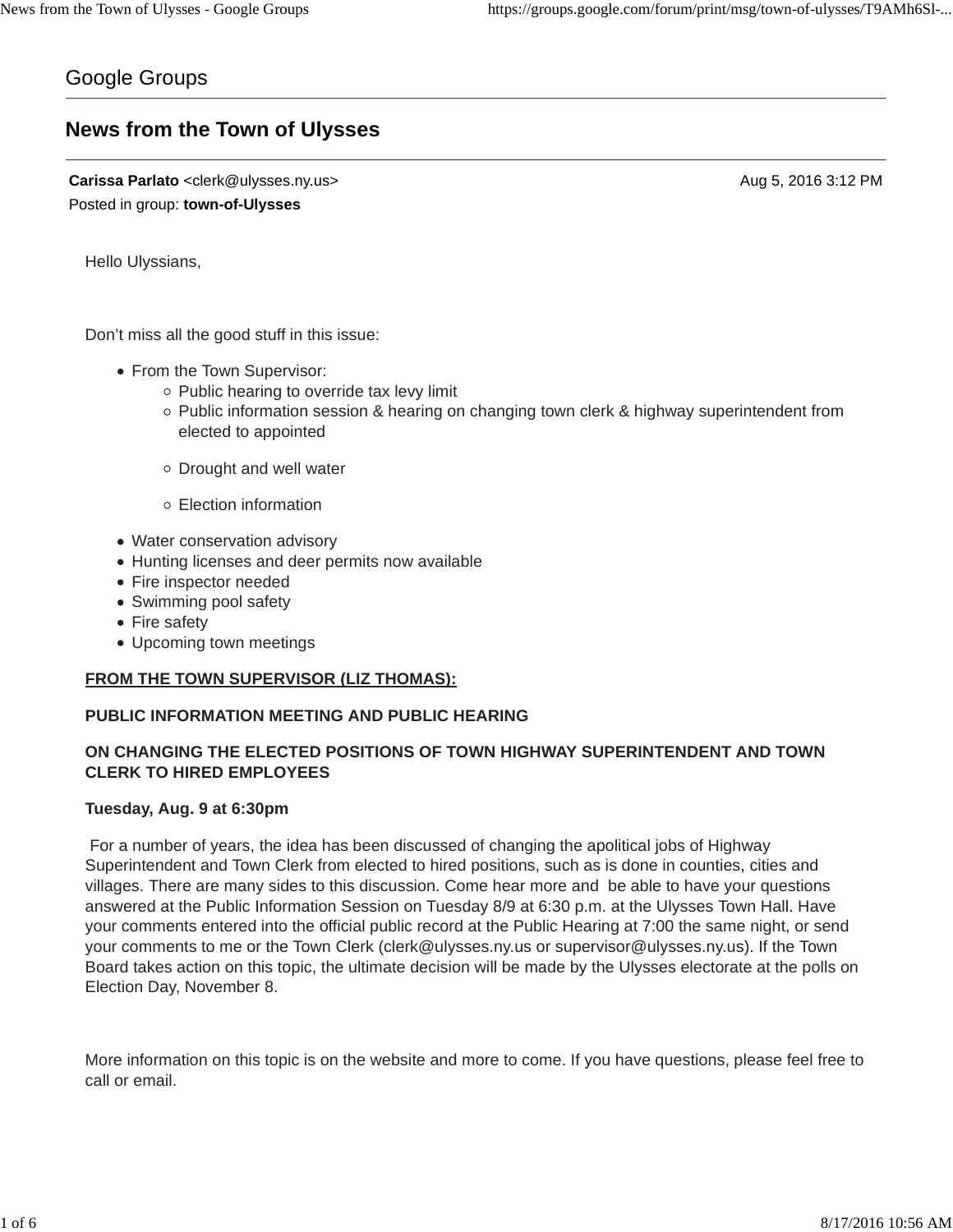## **PUBLIC HEARING ON A TAX LEVY LIMIT OVERRIDE**

#### **Tuesday, Aug. 9 at 6pm**

Every year since 2012, the Town of Ulysses has passed a local law to override the State's tax levy limit, although most years we successfully stay below the cap. This year, the cap is projected to be 0.6%. Without yet knowing what our increases will be in health insurance, retirement, paving, equipment, etc., it's impossible to know if the Town Board can produce a budget that is under the 0.6% and if the Town does not pass the local law to override the cap now, there is not enough time to go through all the legal hoops required pass it once we know what the budget will be. It's a catch 22 situation. If the Town does stay under the tax levy cap, we will rescind the local law that allows the tax levy to be overridden. Yes, I'm shaking my head too!

## **DROUGHT AND WELL WATER**

Many Ulysses residents are on well water and are familiar with the personal changes in habits needed when the water is running low. For those of you new to managing your own well, the most obvious tip is to conserve water in any way you can.

- use a laundromat
- save water from washing hands and dishes to use on landscape plants.
- Install low flow shower heads or other water saving devices.
- Flush toilets less often
- Lower the pump in the well if possible.
- Remember, you and your neighbors could be drawing from the same aquifer. It makes sense for everyone to conserve in order for everyone to still have a little left.

If your well does run dry, you may want to rent or buy an extra water tank and have it filled from by a company that provides water. Many of us live where water is limited and there are many innovative systems Ulysses residents use to store water for when it is needed or protect the well from being overdrawn. Talk to neighbors or local plumbing contractors to decide what system is best for you.

It's sad to see our gardens and trees shriveling, and a disaster for many farmers. Let's hope the weather pattern changes soon.

## **ELECTION INFORMATION**

The Tompkins County Board of Elections is mailing out yellow cards to all Tompkins County voters. Information on the cards contains poll site information, district information and election dates.

If the person to whom the card is addressed is no longer living at the address, please put the card back in the mail (no postage needed).

Anyone who has questions should contact the Board of Elections at 274-5522.

## **VOLUNTARY WATER CONSERVATION ADVISED**

Our area is classified as being in a severe drought, with no relief in sight.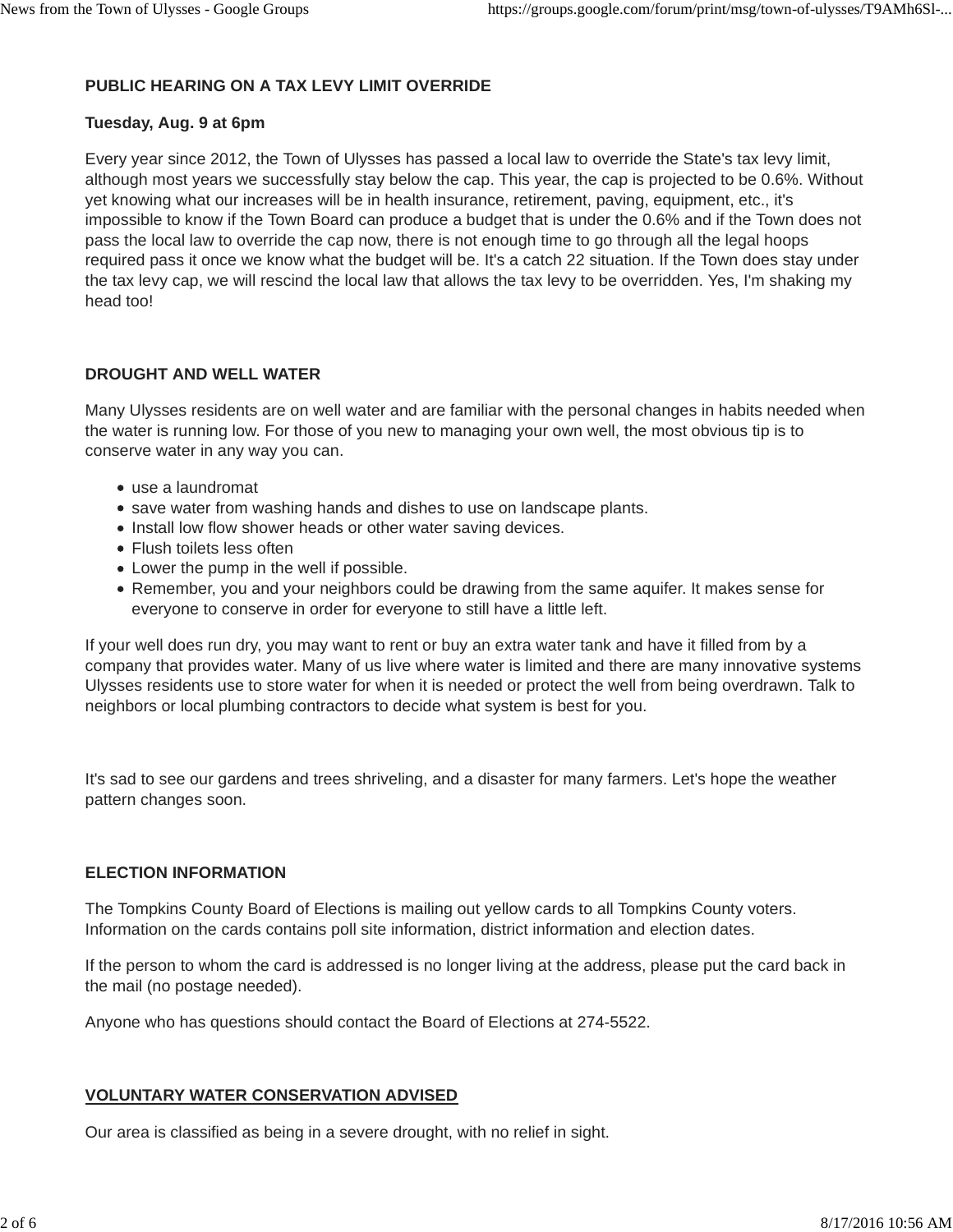Tompkins County Health Department continues to urge both residents and businesses to follow these practices to conserve water:

- Do not hose down sidewalks, patios or driveways.
- Stop watering lawns.
- Use hand watering for valuable plants and vegetable gardens, and water in the morning or evening.
- If you run your water before using it for cooking, drinking, or showering/bathing, capture the unused water in a bucket and use for watering plants or filling toilet tanks.
- Do not run washing machines or dishwashers until you have a full load.
- Take shorter showers: If you normally take a 5 minute shower, take a 4 minute shower for an immediate 20% water reduction. Better yet, take a 3 minute shower for a 40% reduction.
- Turn off the water in the shower while lathering or shampooing.
- Install low flow shower heads or other water saving devices.
- Use bath water to fill your toilet tank.
- Flush toilets every other time if possible.
- Do not leave water running while washing dishes, brushing your teeth or shaving.
- Be conservative about your overall daily use.

Additional steps that businesses can take:

- Restaurants should only serve water to patrons who request it and should inform patrons of the need to conserve water.
- Reduce or stop landscape irrigation.

For more information, visit Tompkins County Health Department's website

at: http://www.tompkinscountyny.gov/health/water-conservation-urged-2016-08-03, or the United Stated Drought Monitor (USDM) at http://droughtmonitor.unl.edu/Home/StateDroughtMonitor.aspx?NY

## **2016-17 HUNTING LICENSES AND DEER MANAGEMENT PERMITS:**

Hunting licenses and Deer Management Permits for the 2016-17 season are available for purchase from the Clerk's Office, 8am-4pm, M-F. Hunting and trapping licenses are valid for one year beginning September 1, 2016.

Deer Management Permits will be available through October 1, 2016. Deer Management Permits, which are used to ensure proper management of the deer herd, are issued through a random selection process at the point of sale. Customers who are selected will receive their permits immediately. The chances of obtaining a Deer Management Permits remain the same throughout the application period - hunters do not need to rush to apply for a Deer Management Permit on the first day of sale. The 2016 chances of selection for a Deer Management Permit in each Wildlife Management Unit are available online, through License Issuing Agents, or the Deer Management Permits Hotline at 1-866-472-4332. Detailed information on Deer Management Permits is available on DEC's website.

The new Hunting & Trapping Regulations guide, which provides an easy to read compendium of all pertinent rules and regulations, will be available in August at all license issuing outlets and on the DEC Hunting Regulations webpage along with a list of license-issuing agents. You can also find that list at our online License Center or by contacting the DEC Call Center at 1-866-933-2257.

## **FIRE INSPECTOR needed :**

The town is seeking candidates for the position of part-time Fire Inspector. The position is available on the Tompkins County website at https://www.tompkinscivilservice.org/civilservice/post/2409. You must apply through the county website here: https://www.tompkinscivilservice.org/civilservice/vacancies. **The deadline to apply is August 12.** If you have question, please contact Ulysses Code/Building Enforcement Officer, Tom Myers at code@ulysses.ny.us or 387-9778 ext. 231.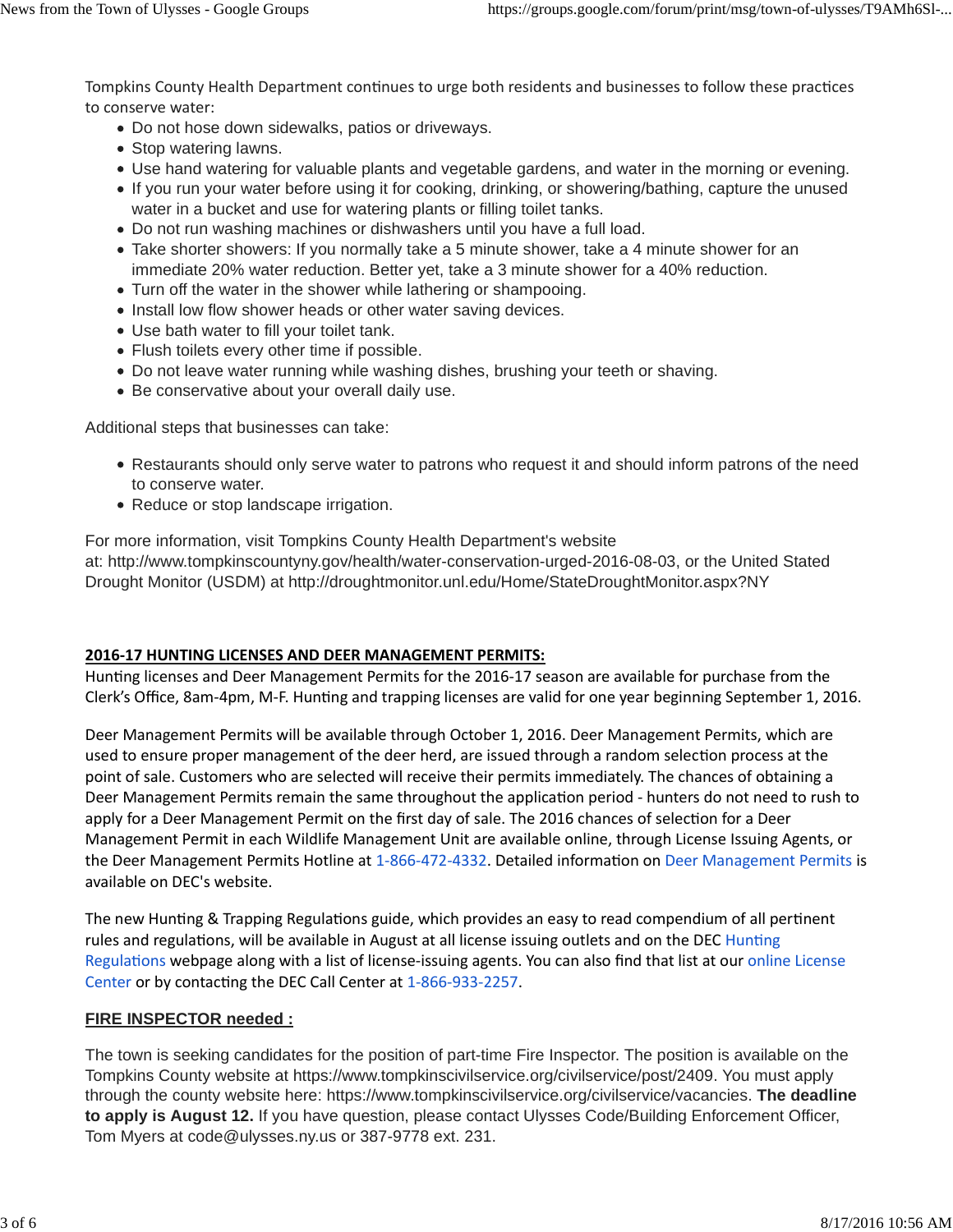#### **FROM THE CODE OFFICE:**

## **Contact: Tom Myers 387-9778 ext.231 or code@ulysses.ny.us**

# **Swimming Pool safety-**

Summer is in full swing. It is hot almost every day, really hot on the other days. Getting into water is a great way to cool down. A popular way to easily access water these days is to purchase an inflatable above ground pool and fill it with water, then jump in!

I spent some time on line going through the offerings. Lots of possibilities for under \$200, shipping included. The sites list all sorts of accessories; chemicals, ladders, pool toys and solar covers to keep heat in the water. What I did not see was any listing of Code required safety measures; pool alarms, locking gates & ladders, fencing. The closest thing to a safety warning was on one site, near the bottom "adult supervision required".

Section 303 of the New York State Property Maintenance Code lays out the requirements for a safe, Code compliant pool. This applies to above and in ground pools, hot tubs and spas. Pools 24" deep or less are exempt.

Here are a few of the more notable requirements;

- 1\* Any pool is required to have a continuous barrier of at least 48" Many of the inflatable pools are 42" and shorter.
- 2\* All pools must be equipped with entry alarms
- 3\* Locking gates must be provided and used to prevent unsupervised access.
- 4\* Ladders must either be lockable or removed when the pool is not in use.

Construction of in ground pools requires a Building Permit. All the Code requirements must be met before a Certificate of Completion is issued and the pool can be legally used.

Please keep this information in mind when purchasing a new pool or assessing the safety of your existing pool.

# **Fire Safety:**

Actually fire safety is a year round issue, but there are practices that are particular to each season. Take extra caution with the following: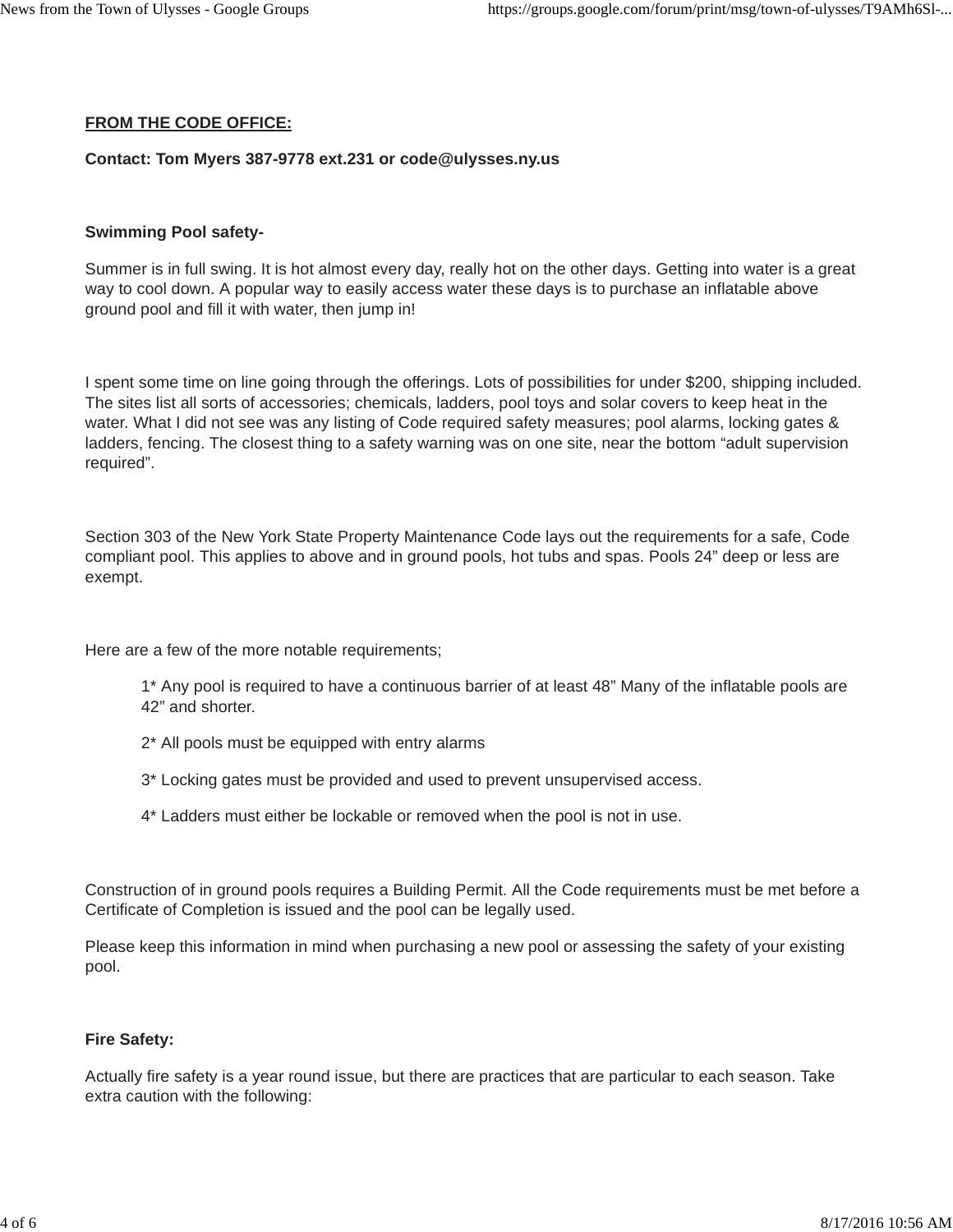#### Cigarette butts:

First, one of the biggest causes of fires:; improperly disposed cigarette butts. Most cigarettes contain an additive that keeps them burning. Handy for the user but it contributes to the dangers of smoking. Always extinguish a cigarette when done, and then place in a container that will not allow the butt to ignite anything if it is not fully out. Some households require that smokers stay outside while smoking and use a metal can with sand in it to place the used butts. There are two instances in our area that I know of this summer that could have been prevented by proper treatment of the cigarette after smoking.

#### Bonfires:

Even though this is a hot summer, most folks like to gather around a bonfire at night and enjoy leaping flames, good company, and glowing coals. Everything is pretty basic here; follow common sense. Most local codes allow for bonfires, with some restrictions. A maximum height of three feet for flames is a common requirement. Keep the fire at least 50 feet from any structure or combustible material. There are provisions for having the fire in a pit or approved portable outdoor fireplace. Check your local law and the Fire Code of NYS. You can always call this office for more information. Have someone assigned to make certain any overenthusiastic individuals do not get carried away with piling up fuel. Before starting the fire bring a (hooked up) hose over to where you want the fire. If the hose is not an option, some buckets of water within easy reach. After the fire is over, stir the ashes and throw water on them to make certain the fire is out. Some people notify their local Fire Department before hand to let them know that there will be a fire in a particular location. This is helpful if someone reports the fire. On the other side, if the fire does get out of hand, call the Fire Department immediately. They really prefer to put out smaller fires.

## Painting/staining:

Summer is also a great time to work on the house. Painting and staining are popular. Even with so many water based paints and stains on the market, many people really prefer oil based or high VOC (Volatile Organic Compound) solvent products. Caution needs to be taken during cleanup as spontaneous combustion is a very real thing. When cleaning up after using non latex products leave any rags, brushes or other materials outdoors and spread out. This will allow the VOCs to dissipate. When left in a container, the fumes can ignite without a spark or flame.

Finally, working smoke and carbon monoxide alarms throughout the house are more than important, they are Code required. Consider putting a smoke alarm in your garage or outbuilding. Many fires start there. Keep a fire extinguisher in the kitchen and near any place that there is a chance of a fire stating. Remember the garage?

Have a safe summer. Maybe we will get more rain.

## **UPCOMING TOWN MEETINGS: (All are open to the public and meet at the Town Hall)**

For agendas and other meeting information, view the event calendar here: http://ulysses.ny.us/calendar /?category=Government

## **DON'T FORGET ABOUT OUR COMMUNITY CALENDAR!**